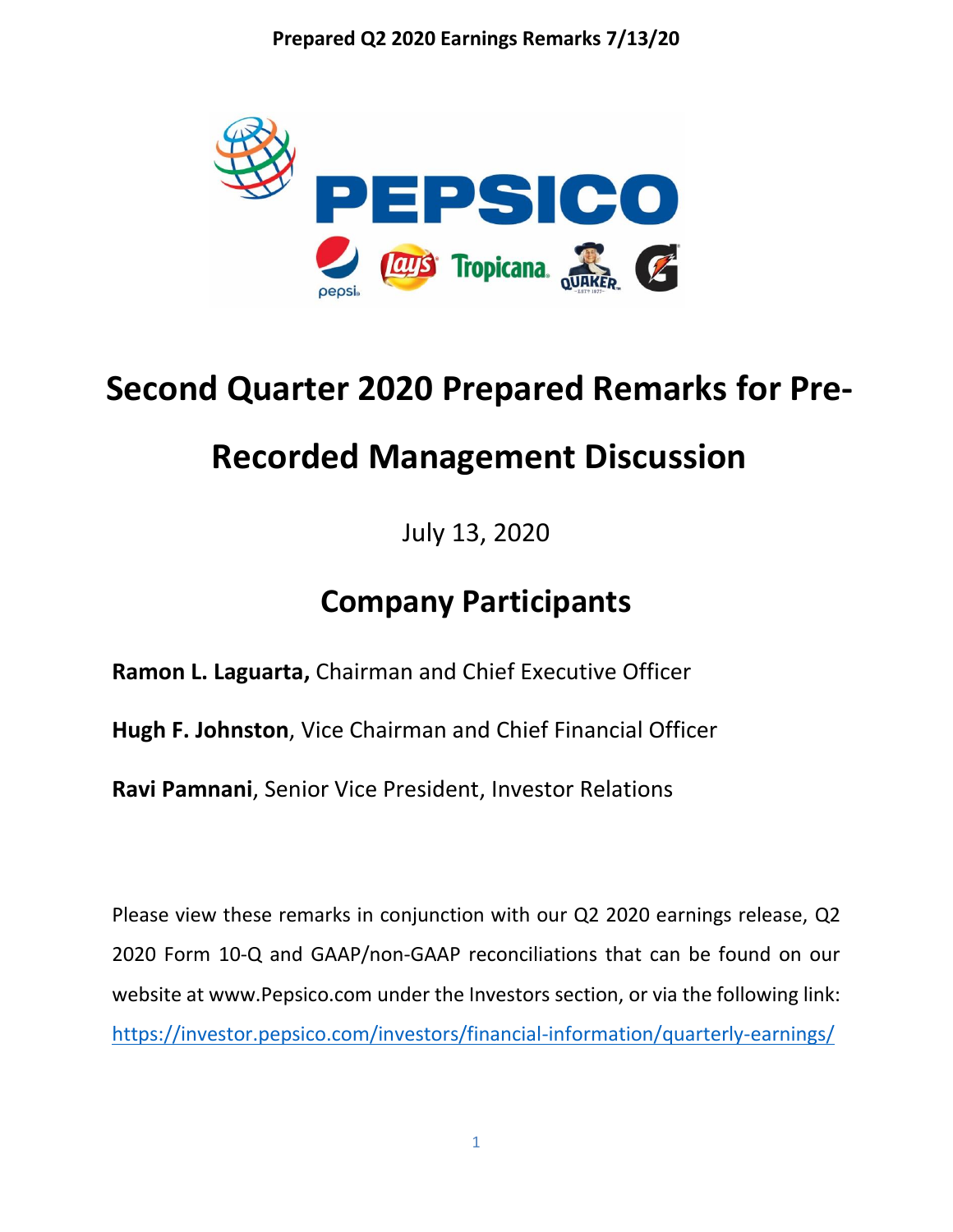## **Ravi Pamnani**

Good morning everyone and welcome to this pre‐recorded management discussion of PepsiCo's second quarter earnings results. My name is Ravi Pamnani and I am the Senior Vice President of Investor Relations at PepsiCo. Joining me today are PepsiCo's Chairman and CEO Ramon Laguarta and PepsiCo's Vice Chairman and CFO Hugh Johnston.

Before we begin, please take note of our cautionary statement. We will make forward-looking statements on today's call, including about our business plans and outlook and the potential impact of the COVID‐19 pandemic on our business. Forward‐ looking statements inherently involve risks and uncertainties and only reflect our view as of today, July 13th, and we are under no obligation to update. When discussing our results, we refer to non‐GAAP measures, which exclude certain items from reported results.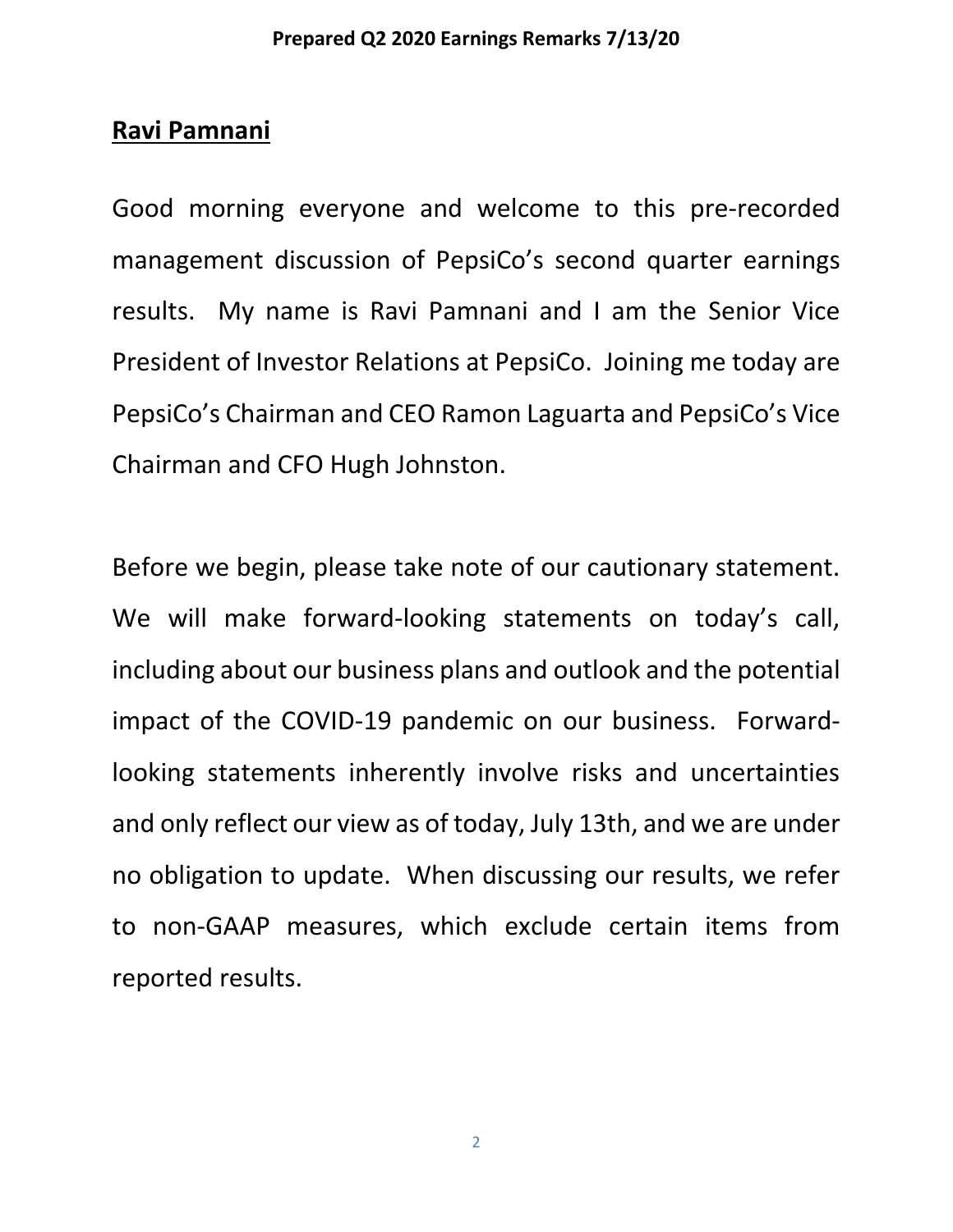Please refer to today's earnings release and 10-Q, available on [pepsico.com,](http://pepsico.com/) for definitions and reconciliations of non-GAAP measures and additional information regarding our results, including a discussion of factors that could cause actual results to materially differ from forward-looking statements.

As a reminder, our financial results in the United States and Canada, or North America, are reported on a 12‐week basis while substantially all of our international operations report on a monthly calendar basis for which the months of March, April and May are reflected in our results for the 12 weeks ended June 13, 2020.

And now, it's my pleasure to introduce our Chairman and CEO, Ramon Laguarta.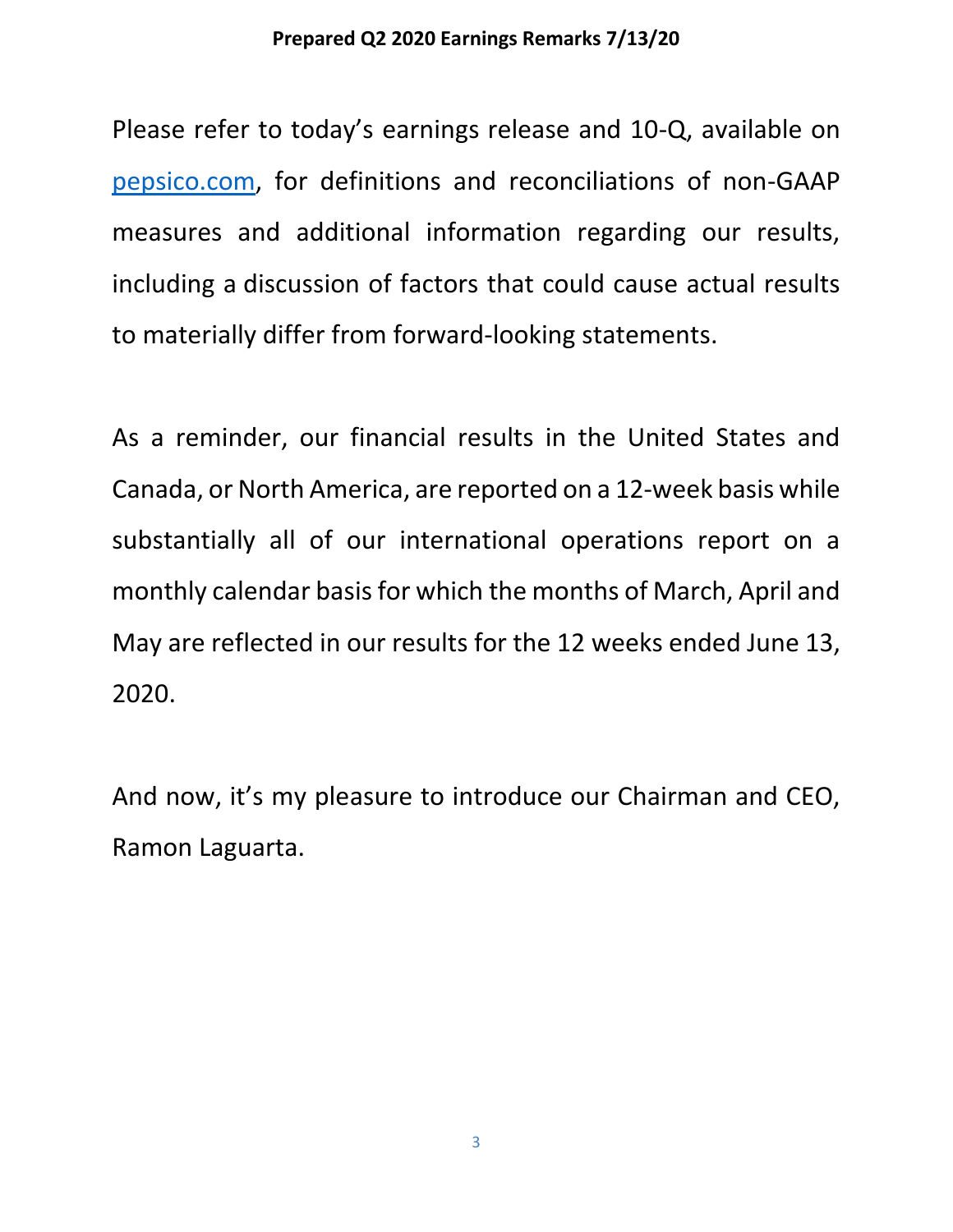## **Ramon Laguarta**

Thank you, Ravi, and good morning everyone.

I'll spend some time today discussing the current environment, our business performance and then provide thoughts on our expectations going forward given the unprecedented level of volatility that we currently face. I will then turn it over to Hugh for additional color on the financial details.

Our second quarter began during the early stages of the COVID-19 pandemic for most of our markets. As we started the quarter, we set clear, simple priorities to manage the business successfully through the enormous challenges that were happening with the consumer, customer, economy and operating environment. These priorities included:

• Ensuring the protection and safety of all our associates, especially our critical frontline workers, by providing suitable personal protective equipment and sanitizers,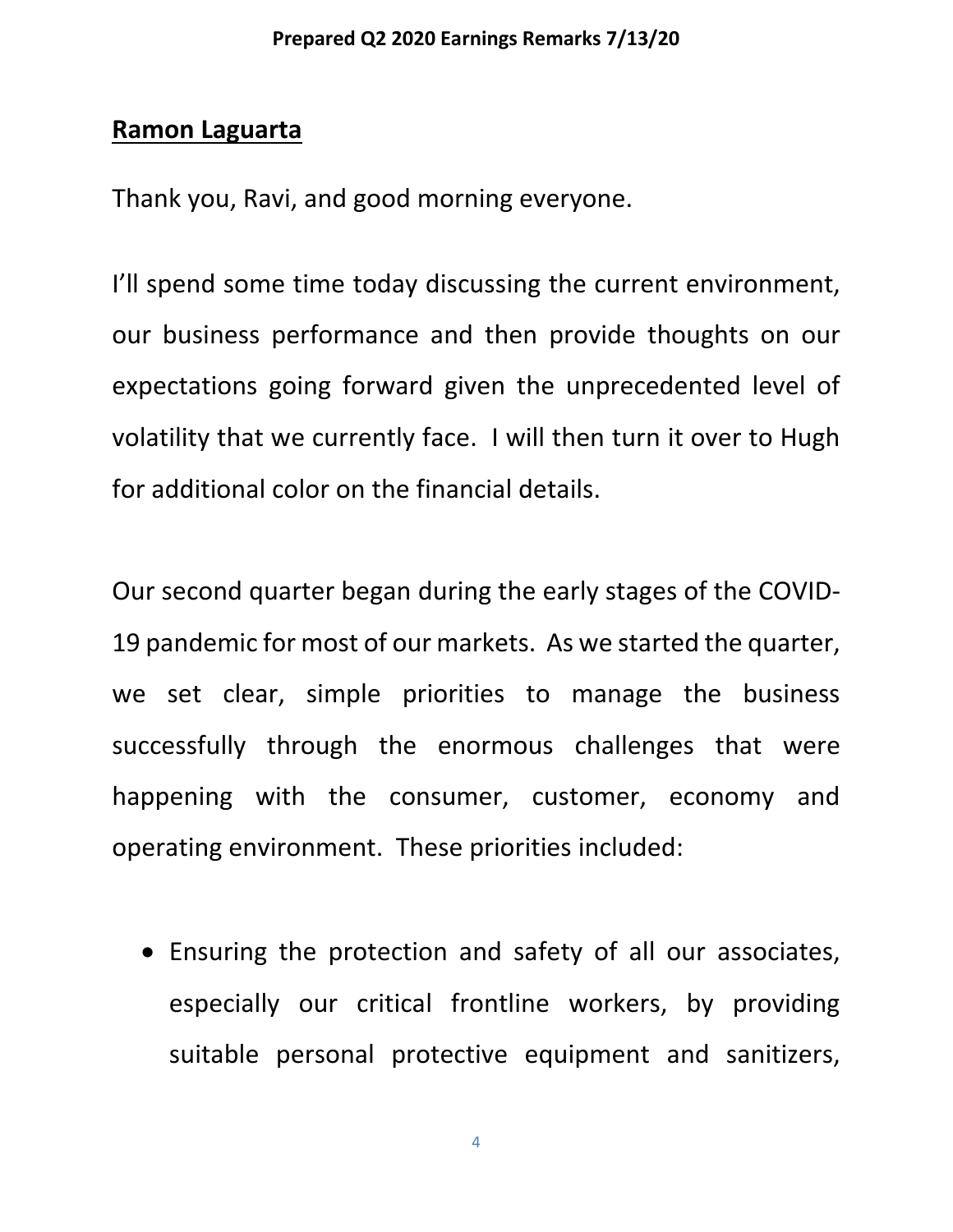conducting health screenings and implementing contact tracing and social distancing protocols;

- Providing the best service possible to our customers and competing to win in the marketplace;
- Ensuring that we have adequate liquidity to run the business;
- Continuing to invest in capabilities that will drive our longterm success;
- Supporting the communities that we do business in and the people who live in them; and,
- Delivering strong financial results while executing against the above priorities.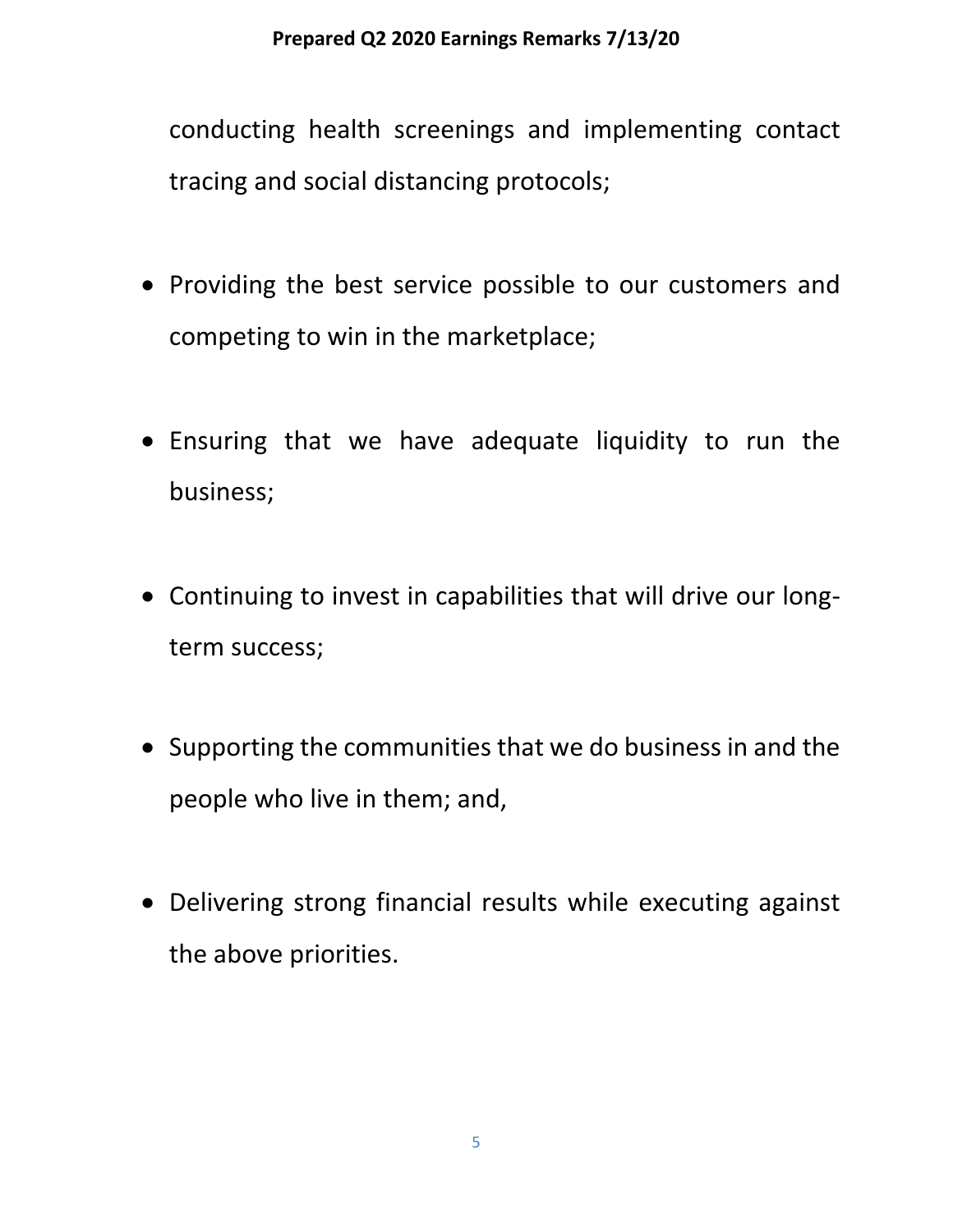Based on this clarity of purpose, I'm pleased to report that our business performed relatively well through this unprecedented level of change.

Specifically:

- Our organic revenue increased 3.3 percent for the first half of this year, while second quarter organic revenue declined (0.3) percent.
- During the second quarter, our portfolio worked well as our global snacks business remained very resilient with 5 percent organic revenue growth, while global beverages declined (7) percent as increased take-home consumption was more than offset by a decline in the convenience and gas and away-from-home channels.
- Our core operating margin declined by approximately (200) basis points in the second quarter which included nearly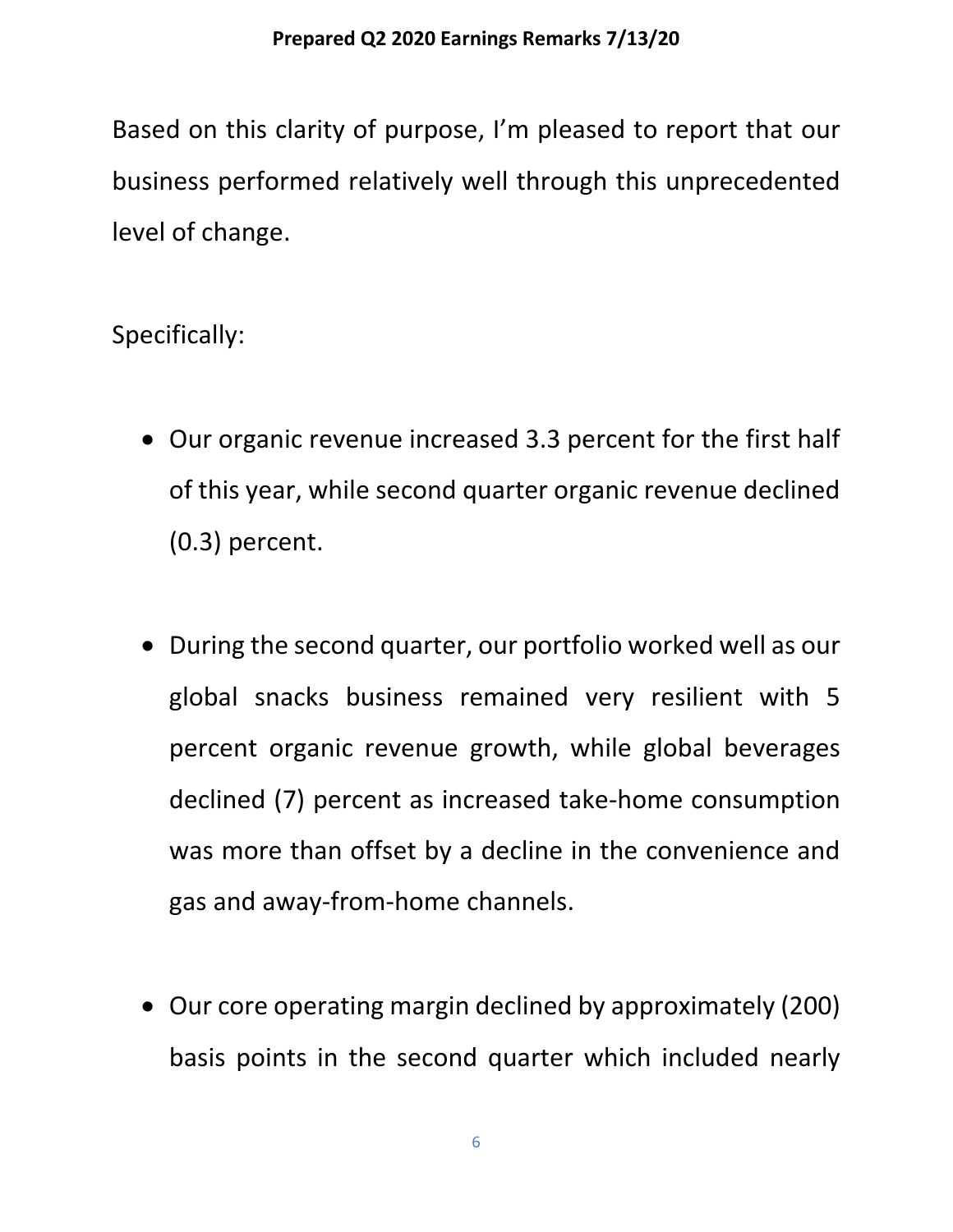\$400 million of incremental COVID-19 related costs to keep our employees safe and ensure business continuity. Excluding these costs, our core operating margin would have increased in the quarter.

The months of March and April were particularly challenging as overall global economic growth was contracting and restrictions, closures and the resulting impact on consumer mobility had a significant effect on our performance.

However, we saw an improvement in our business performance and channel dynamics in May and June as population mobility increased after many economies gradually began to reopen both in developed and developing markets.

\*\*\*

Now, turning to our business review for the quarter, I will start with **North America**. Our snacks and food businesses performed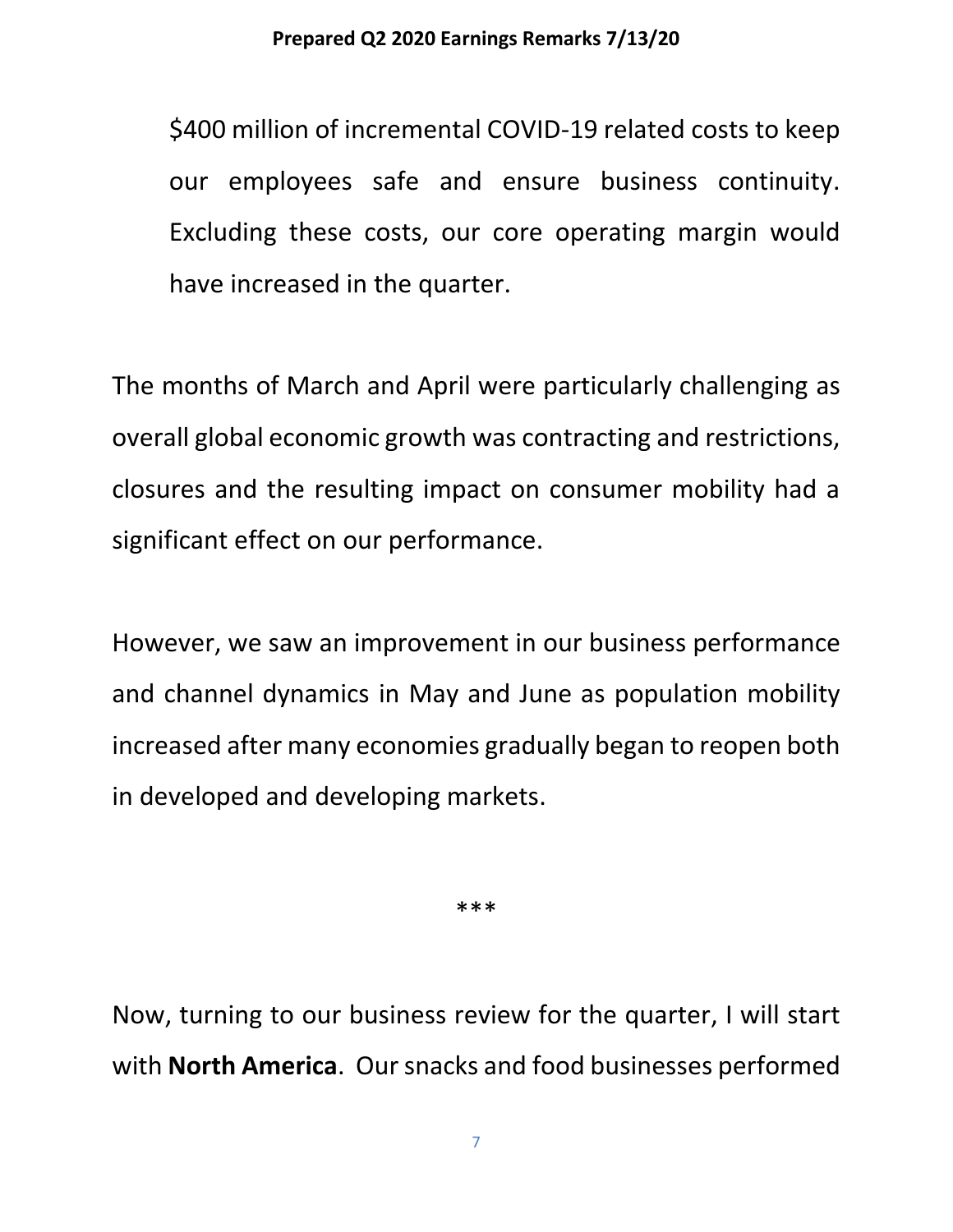#### **Prepared Q2 2020 Earnings Remarks 7/13/20**

very well, while our beverage business was challenged but continued to improve its competitive positioning.

Within snacks and food, we delivered strong organic revenue growth across both Frito-Lay and Quaker, driven by strong category growth and market share gains. Consumer eating habits continued to evolve, with consumers spending more time at home, which benefits the at-home breakfast, snacking and dinner occasions.

Organic revenue at **Frito-Lay North America** grew 6 percent and we gained market share in salty, savory and macro-snacks in the quarter.

Frito's net revenue growth was broad-based across all our major brands including double-digit growth in Tostitos, Fritos and Cheetos, high-single digit growth in Ruffles and mid-single digit growth in Doritos. Emerging brands such as Bare and Off The Eaten Path also delivered double-digit growth.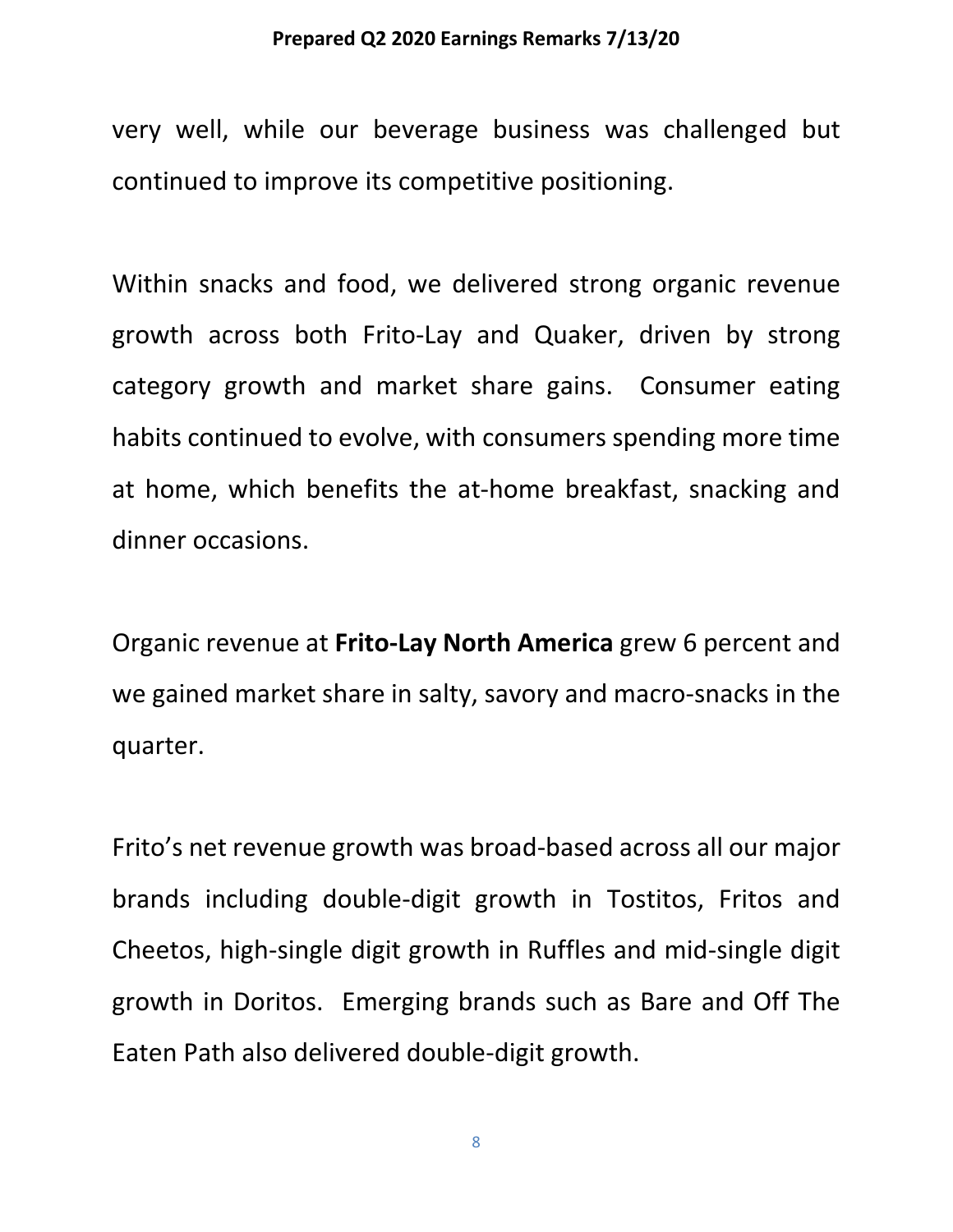Our larger pack sizes and multipacks performed very well as consumers' desire for variety continued to grow. In addition, Frito's performance in large-format channels was strong, which more than offset the declines in the convenience and gas and away from home channels.

Frito's core operating margin declined in the quarter due to COVID-related costs, including frontline incentives and higher protective personal equipment and sanitation costs. Excluding these COVID-related costs, Frito's core operating margin would have increased by 185 basis points.

At **Quaker Foods,** organic revenue increased 23 percent in the quarter with strong share performance across multiple categories and most brands posting net revenue growth despite supply constraints across a range of our products.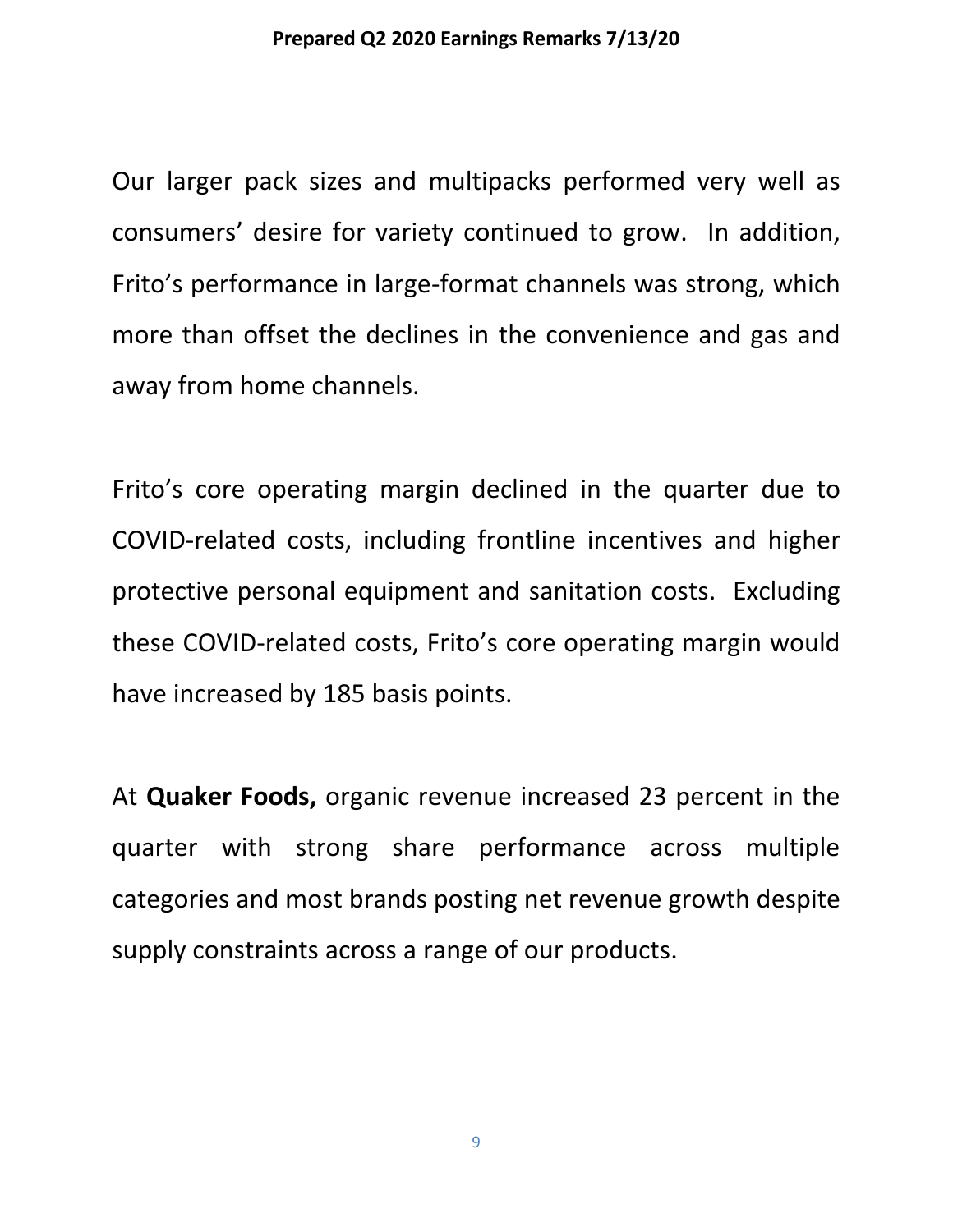Many categories within the Quaker business delivered doubledigit revenue growth driven by increased breakfast occasions, inhome dinners, and baking occasions.

Quaker was also able to increase household penetration during the quarter and many of Quaker's categories have grown even as economies reopened during the latter parts of the quarter with consumers purchasing and incorporating these products into their repertoire of food consumption.

We also have strong plans in place to retain incremental households with marketing and activation plans across the Quaker portfolio during the balance of this year, including the launch of Cheetos Mac 'n Cheese this coming Fall.

From a profitability perspective, Quaker's operating profit increased 55 percent in the quarter as strong operating leverage drove a six hundred basis point improvement in its operating margin.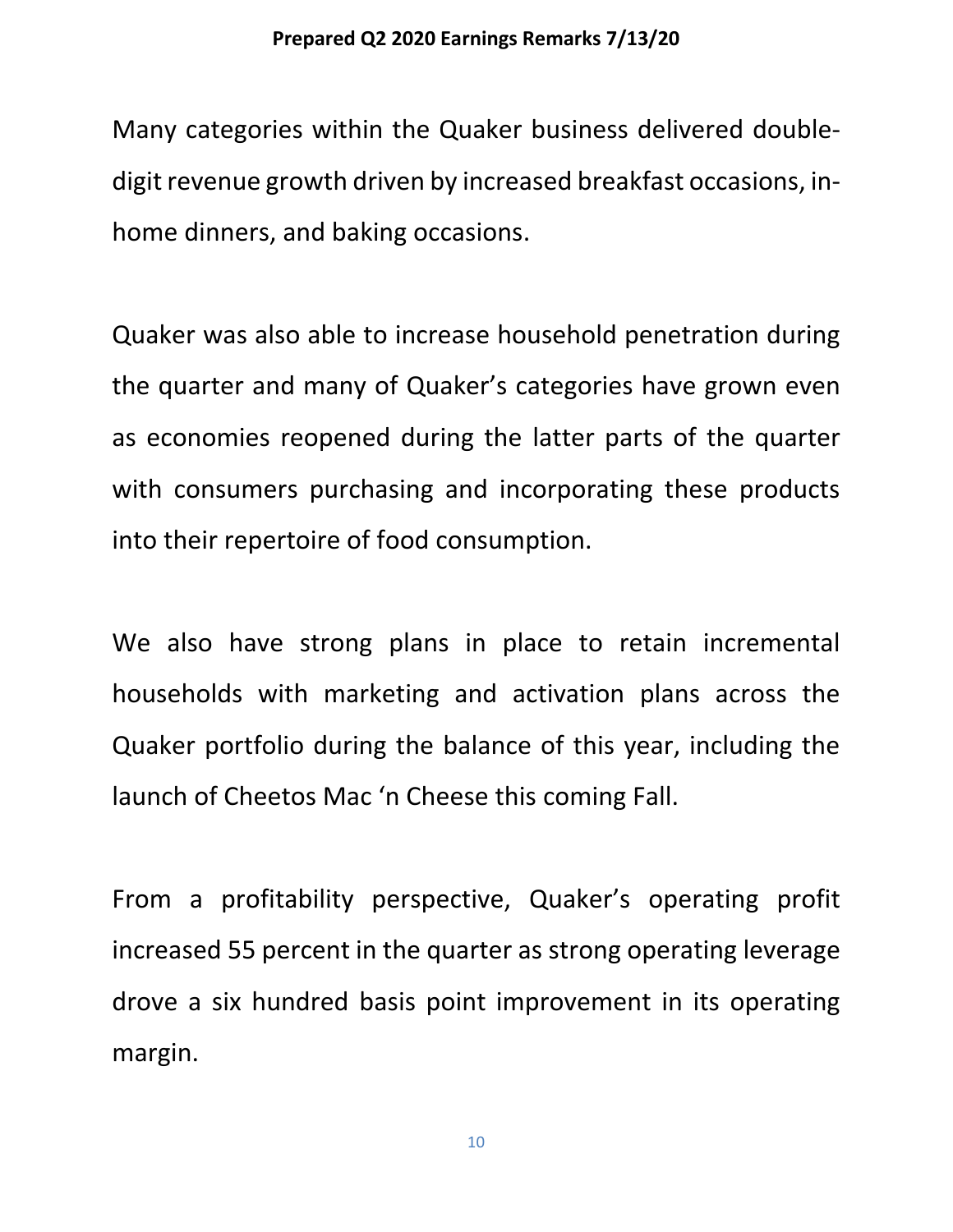\*\*\*

Now, I will turn to our North America Beverage business which had a challenging quarter as we had expected. Organic revenue declined (7) percent due to declines in the convenience and gas and foodservice channels, which more than offset good growth in other channels such as grocery, mass and dollar stores.

However, our revenue management initiatives enabled strong pricing gains across the business and within key categories such as carbonated soft drinks and sports drinks.

Both Pepsi Zero Sugar and Bubly continued to deliver strong double-digit net revenue growth, while our ready-to-drink coffee products delivered high-single digit net revenue growth in the quarter.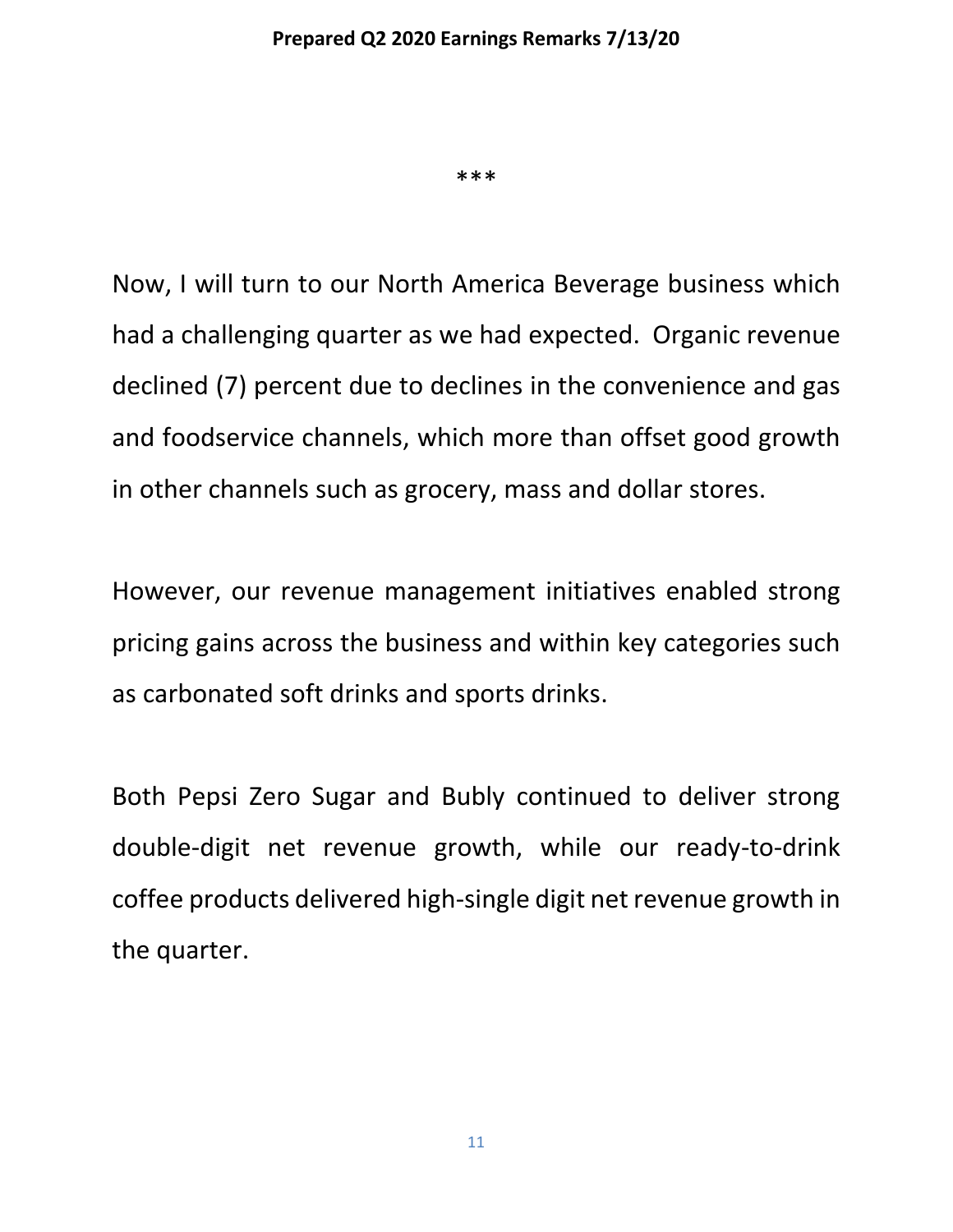In addition, we gained market share in ready-to-drink coffee, tea and enhanced waters during the quarter while our market share trends improved in carbonated soft drinks, sports drinks, and juices as the quarter progressed.

Core operating profit declined due to higher COVID-19 related costs, including expenses for employee safety, sanitization and frontline incentives, lower volume and unfavorable channel mix dynamics.

Before I conclude on beverages, I am also pleased to note that our transition and integration process with Rockstar and the distribution of Bang Energy is nearly complete. We have very strong growth and market share ambitions with respect to this highly profitable category and intend to use the depth and breadth of our portfolio and distribution capabilities to improve our execution and store presence.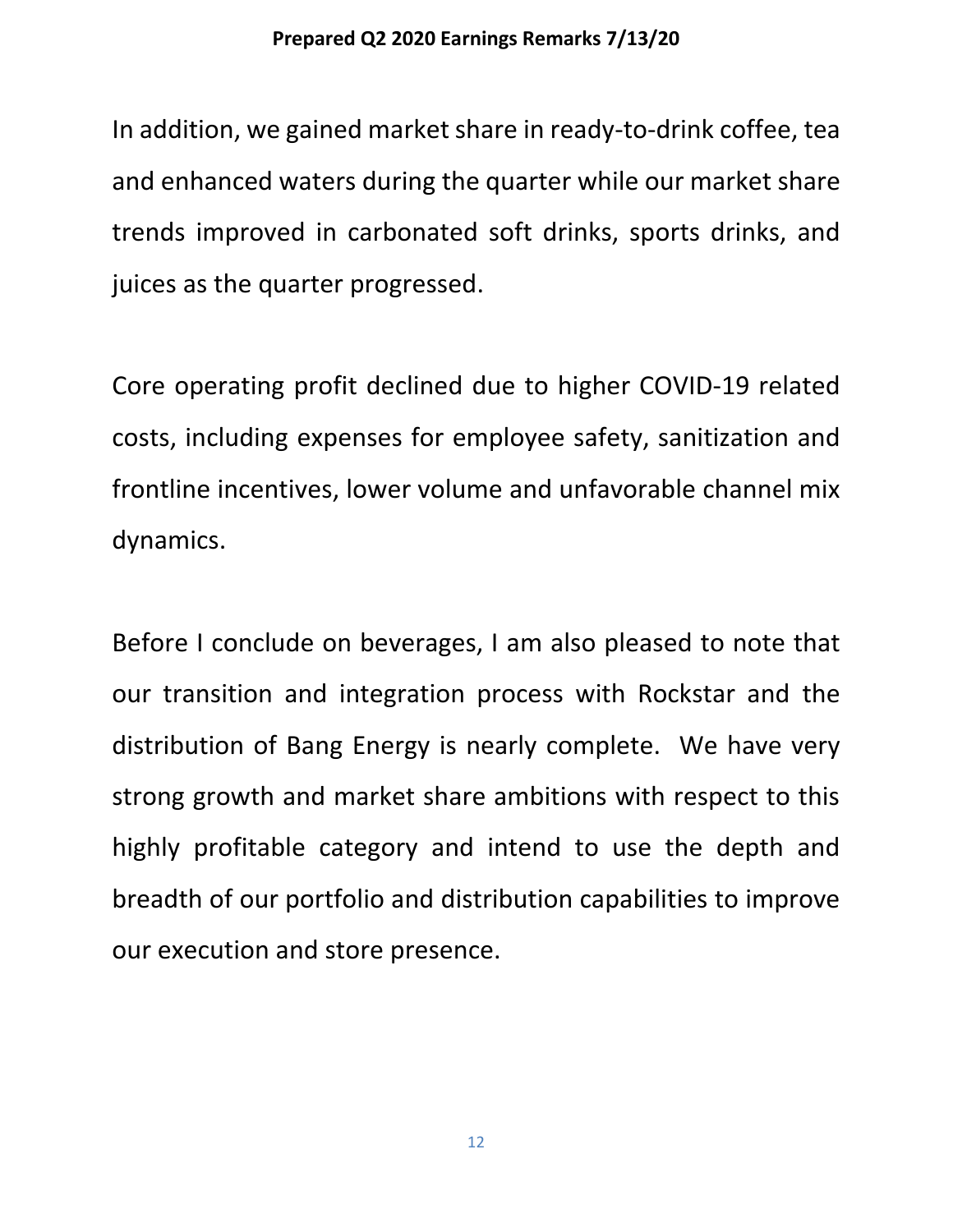Our energy strategy will consist of three elements. Specifically:

- We will look to accelerate the performance of Rockstar, which has further room for growth;
- We will expand the distribution of Bang and improve execution in the marketplace; and
- We will unlock the potential for Mountain Dew to expand in the energy category.

Now, as we look ahead for North America, we expect our overall business to perform well, assuming there is no large-scale disruption in economic activity or population mobility as a result of the recent surge in COVID-19 infections in many markets.

With this in mind, we expect our snacks and foods businesses to remain resilient, albeit with some moderation in growth, while our beverages business should deliver better performance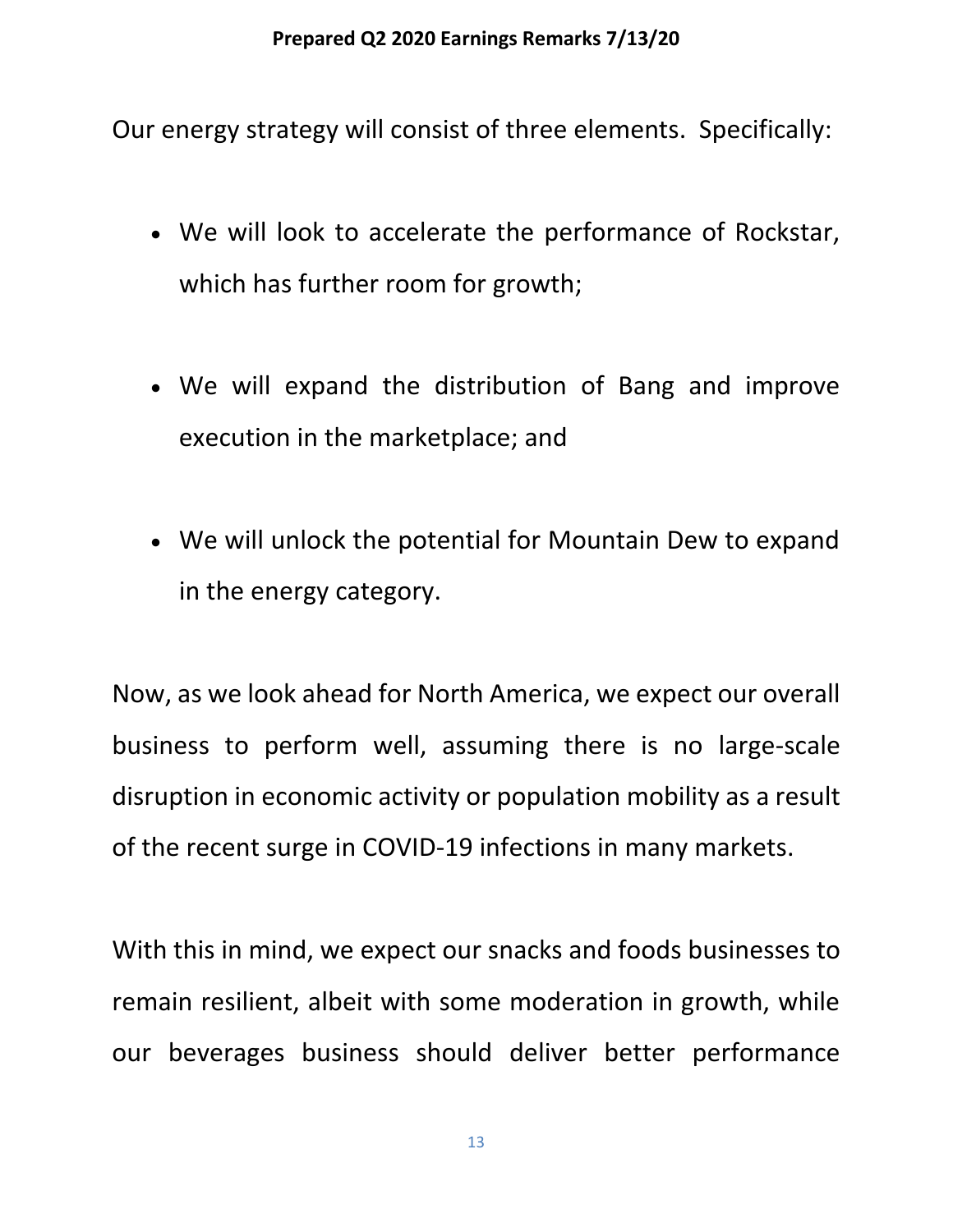during the second half of this year.

From a channel perspective, we have seen an improvement in the performance of the convenience and gas channel since the latter part of the second quarter. Foodservice trends have also improved, but this channel continues to be in decline and will likely take a bit more time to recover. Most of our remaining traditional channels have continued to perform well while our ecommerce U.S. retail sales doubled in the quarter.

\*\*\*

Now, moving on to our **international businesses**, our second quarter results, which incorporated the months of March, April and May were significantly impacted by the timing of COVID-19 restrictions and closures, which varied by country and by region.

As we saw in North America, our international snacks and foods businesses proved to be more resilient than beverages, with an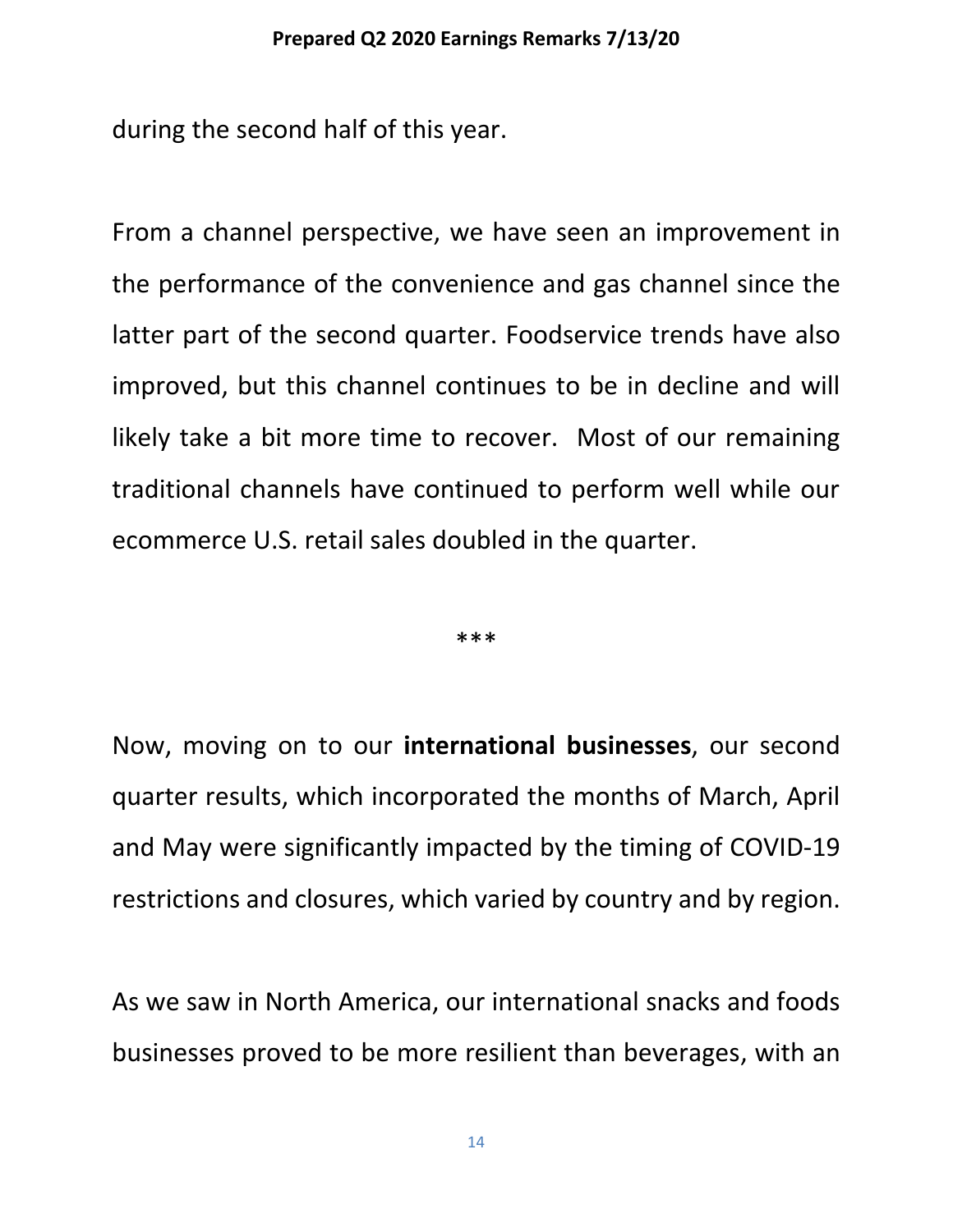#### **Prepared Q2 2020 Earnings Remarks 7/13/20**

increase in organic revenue of 2 percent in snacks, versus a decline of (5) percent in beverages.

Across our developed markets, organic revenue increased 18 percent in Germany, 9 percent in Australia and 3 percent in the United Kingdom. And in developing and emerging markets, organic revenue increased 30 percent in China, 8 percent in South Africa, 7 percent in Brazil and 3 percent in Mexico.

Our SodaStream business also posted another quarter of strong double-digit net revenue growth as consumers are increasingly enjoying this environmentally friendly, at‐home platform.

With respect to our competitive position, we improved our yearto-date market share of snacks in Mexico, China, Brazil, UK, France and Spain, while we held or improved our market share of beverages in the United Kingdom, Germany, Poland, Mexico, Brazil and Thailand.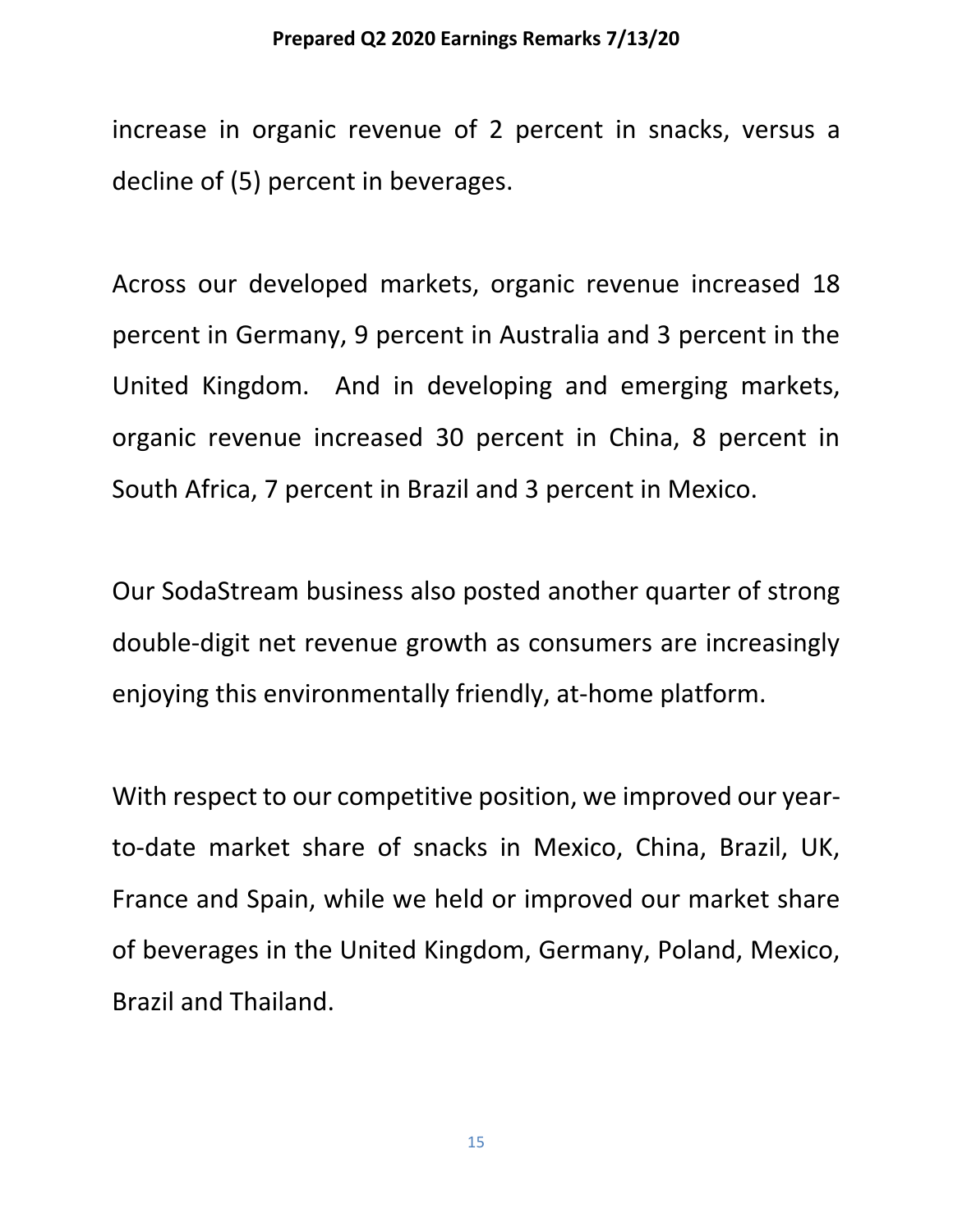## **Much like in North America, our international business trends**

began to improve during the month of May as some businesses and economies reopened. In addition, our snacks business has remained very resilient.

However, we do expect an uneven recovery in international markets as a greater level of macroeconomic uncertainty will likely persist due to:

- Varying responses and measures by country to address pandemic-related impacts and population mobility;
- Greater volatility in travel and tourism trends; and,
- Greater differences in disposable income and affordability. These are two metrics we will be keeping a very close eye on as and when we consider surgical adjustments to offer great value in lower income markets.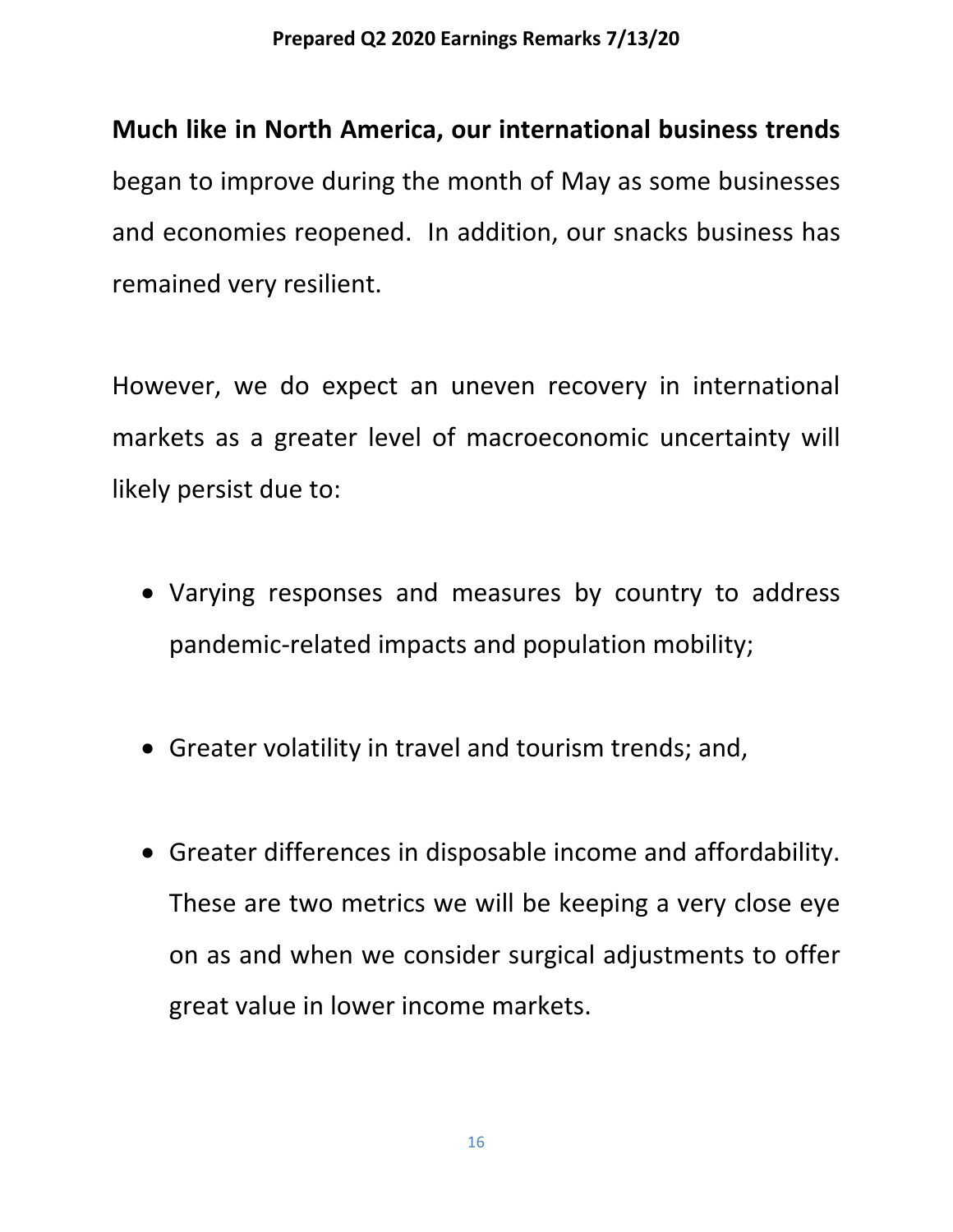\*\*\*

To summarize, we are pleased with our overall results in what was a very difficult environment. We remain committed to leveraging our strengths and principles - what we call The PepsiCo Way - to help guide our business leaders and associates in both good and difficult times.

This includes reinforcing our culture in a manner that encourages our associates to act like owners with integrity, and get things done quickly. We believe acting on these principles will enhance our standing with customers, with communities and employees.

We also continue to prioritize and invest behind our Faster, Stronger and Better framework which encompasses our brands, supply chain and go-to-market systems, manufacturing capacity, capabilities and culture, and our society by integrating purpose into everything we do.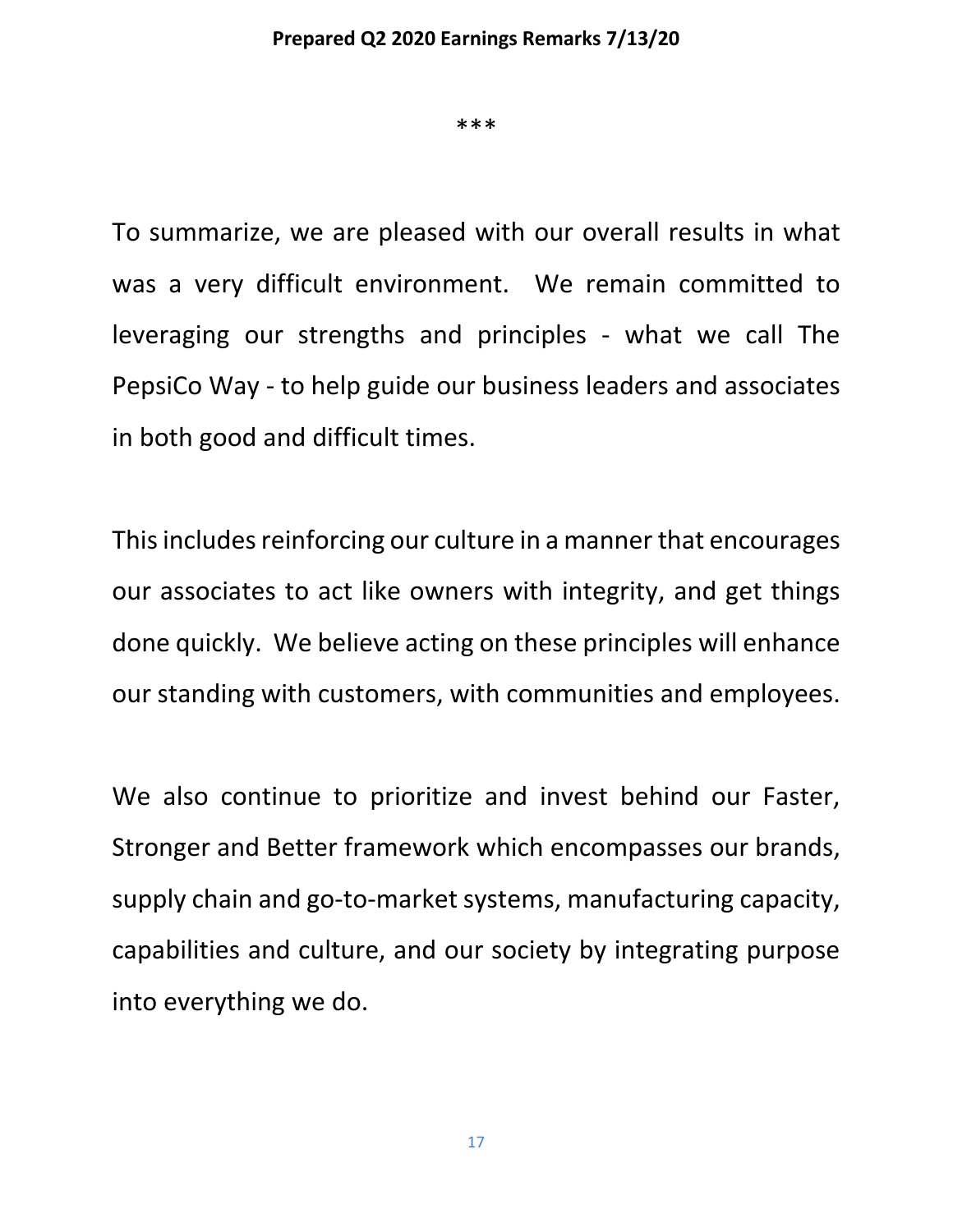To continue our journey in becoming faster, and best position ourselves to navigate in the current environment, we have instituted an even greater focus on:

- Capturing more opportunities in the marketplace and improving value share;
- Rethinking what value and affordability means for our consumers and rapidly adjusting our offerings when necessary;
- Simplifying our portfolio and commercial programs and making resource allocation adjustments to win with our customers and our consumers; and also,
- Making calculated growth investments in priority markets that can enable us to emerge even stronger after the crisis.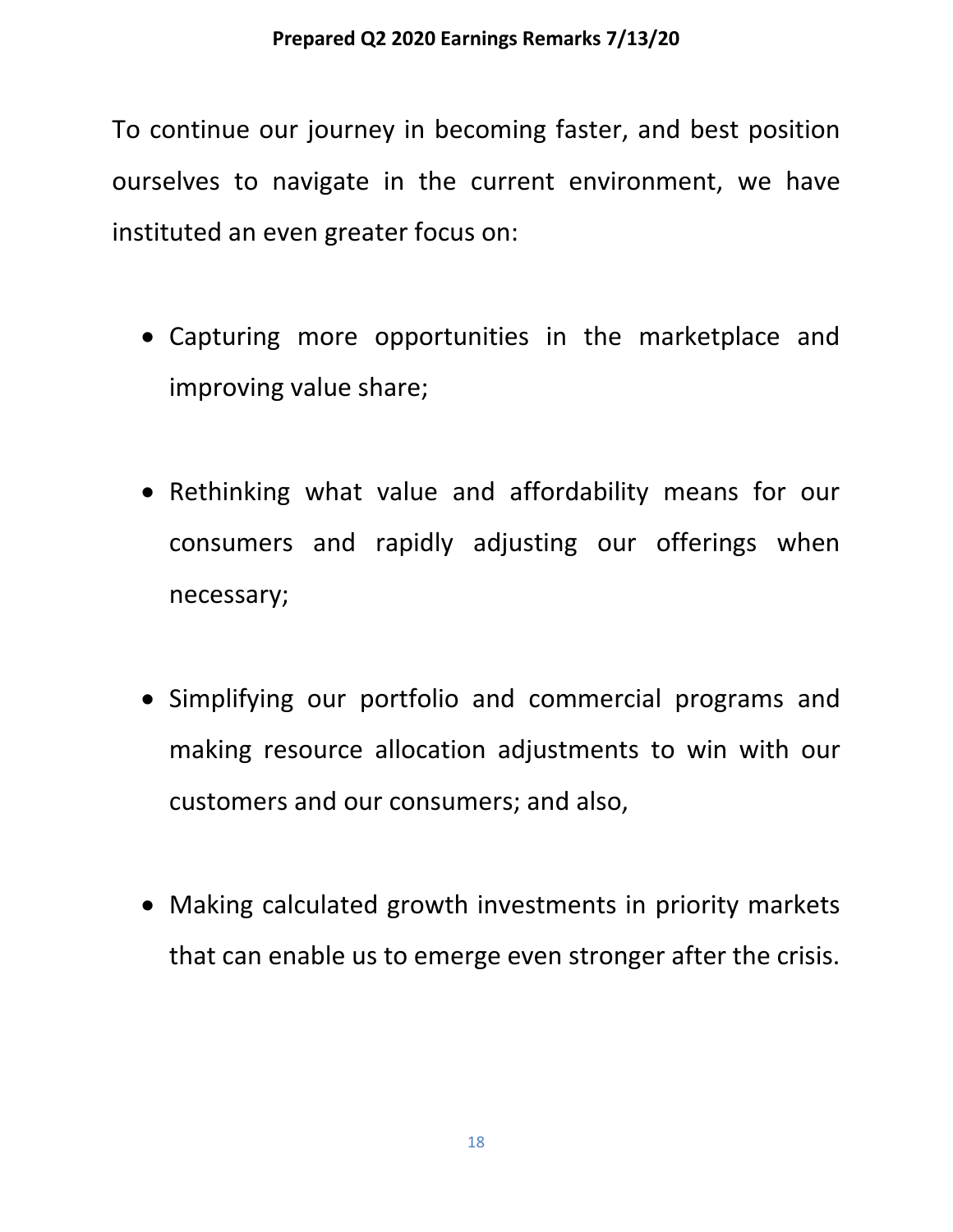As it relates to becoming stronger, we are:

- Putting an even greater emphasis on our businesses to have a zero-based spending mindset in which we must earn our budgets. In doing so, we continually identified savings and use them to fund new investments;
- Prioritizing critical initiatives that will transform the operating capabilities of the company for the future, such as accelerating the digital transformation of the company; and finally,
- Re-evaluating and stress testing other less critical investments, always seeking to optimize the investment portfolio for higher returns.

And then becoming better involves:

• Raising our ambitions to become Planet Positive;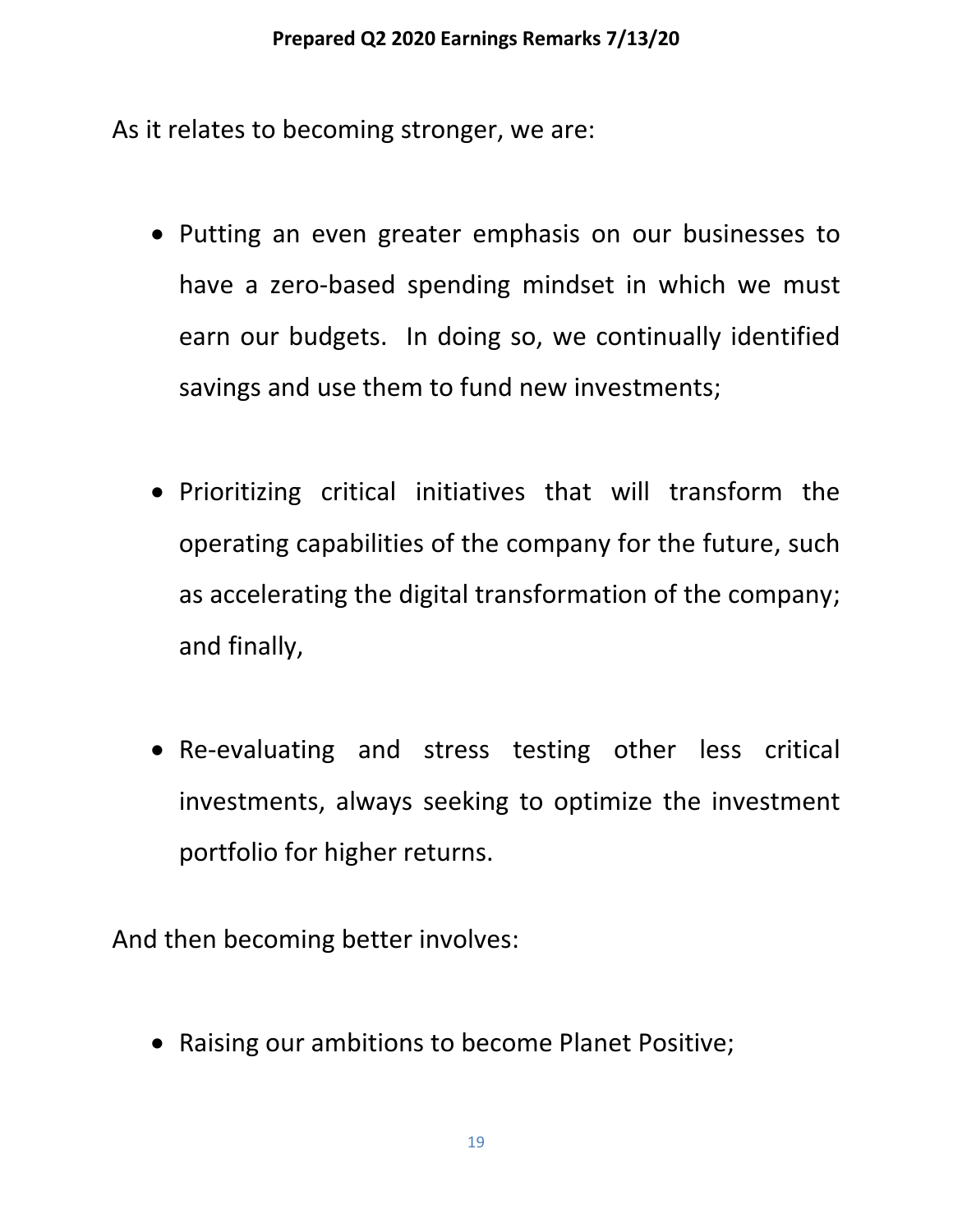- Continuing to integrate purpose into our business strategy and brands; and,
- Supporting and strengthening our local communities and promoting social justice - two topics that I will briefly expand on today.

With respect to our communities, we have announced more than \$60 million in investments to help communities around the world stay healthy and safe during COVID-19, which includes initiatives to help feed families and seniors, increase medical care and testing, expand access to government support, and provide technology for remote education and work.

To promote social and economic progress, we have also announced a more than \$400 million set of initiatives over five years to support Black communities and increase Black representation at all levels of PepsiCo and amongst our partners and our suppliers. We believe these initiatives comprise a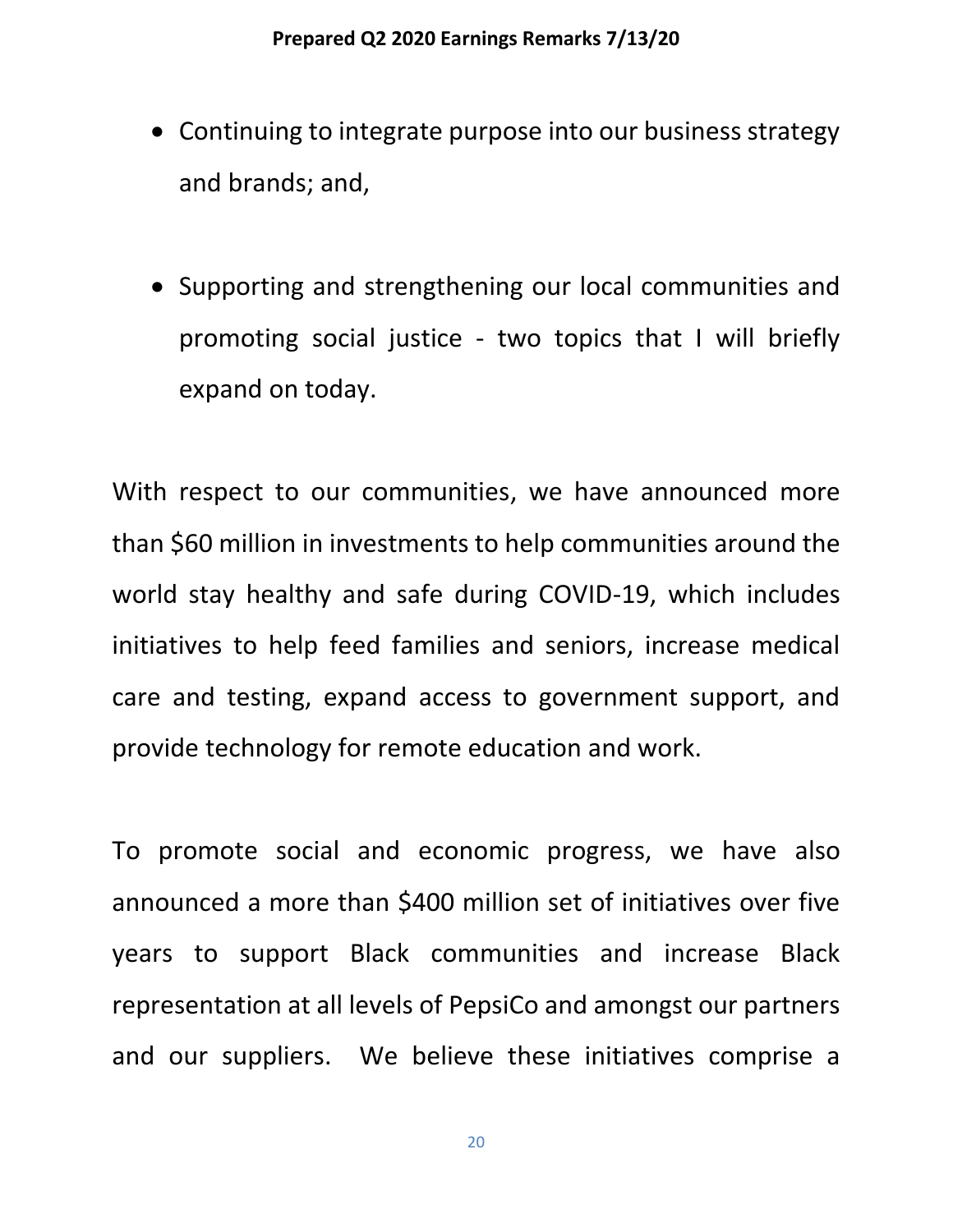#### **Prepared Q2 2020 Earnings Remarks 7/13/20**

holistic effort for PepsiCo to walk the talk of a leading corporation and help address the need for meaningful, longterm change in our society.

\*\*\*

To conclude, we believe that PepsiCo is well‐positioned to adapt and succeed over the long‐term. We will continue to collaborate and leverage learnings across our entire organization to build on our strengths, many of which have been advantageous for us both pre- and post-pandemic, including:

- Large, well‐known brands that consumers love, and most importantly, that consumers trust;
- Strong positions in growing categories with expandable consumption traits;
- An agile supply chain with strong local sourcing networks;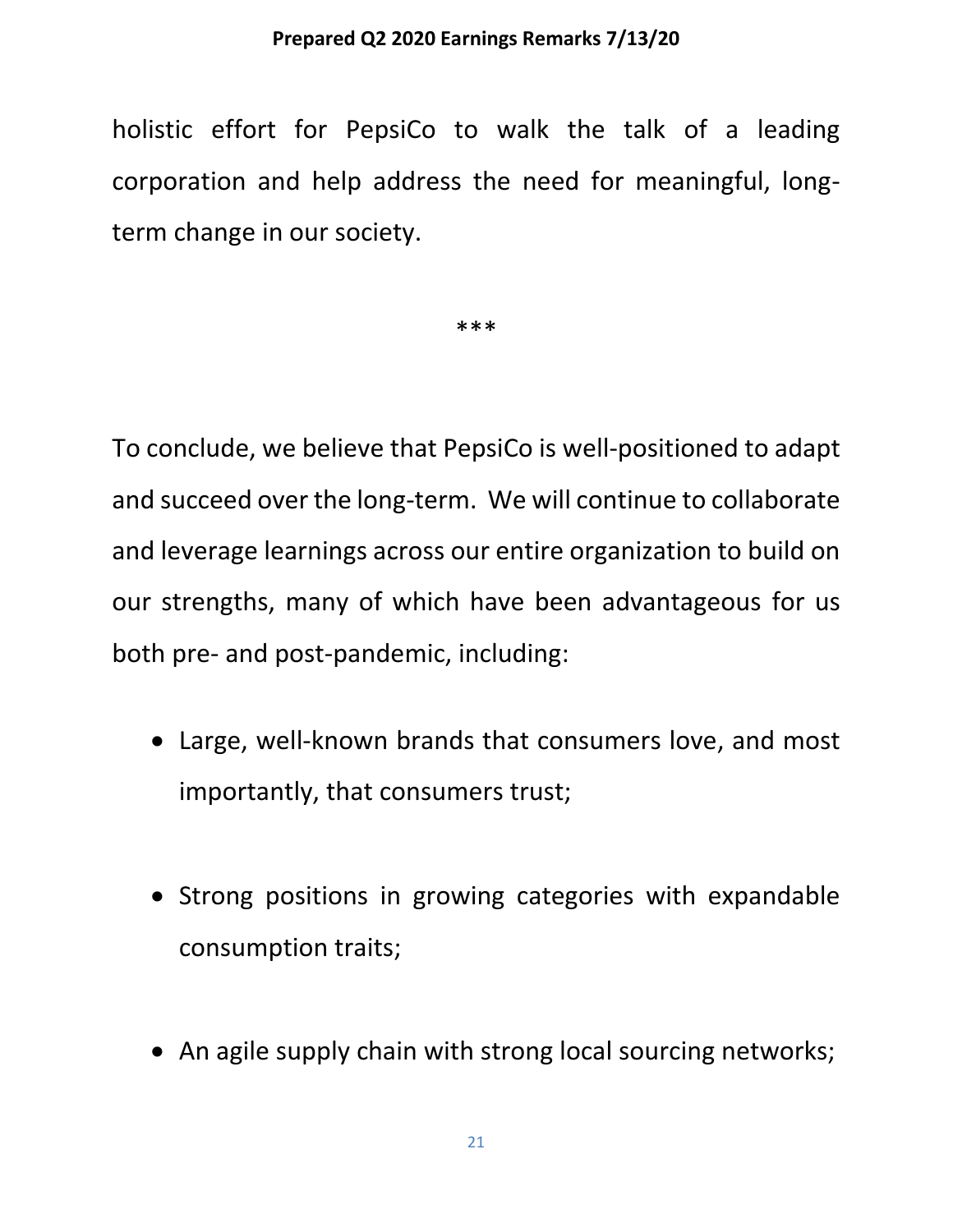- A flexible and advantaged direct store delivery go‐to‐ market system; and,
- A highly experienced set of global business leaders who have the empowerment, the knowledge and agility to make rapid, decentralized decisions to meet the needs of their local businesses.

Before I turn it over to Hugh, I want to again acknowledge the hard work of all our employees throughout this year. They have worked tirelessly to satisfy our customers and consumers and I am extremely proud of the dedication and efforts. With that, let me now turn it over to Hugh.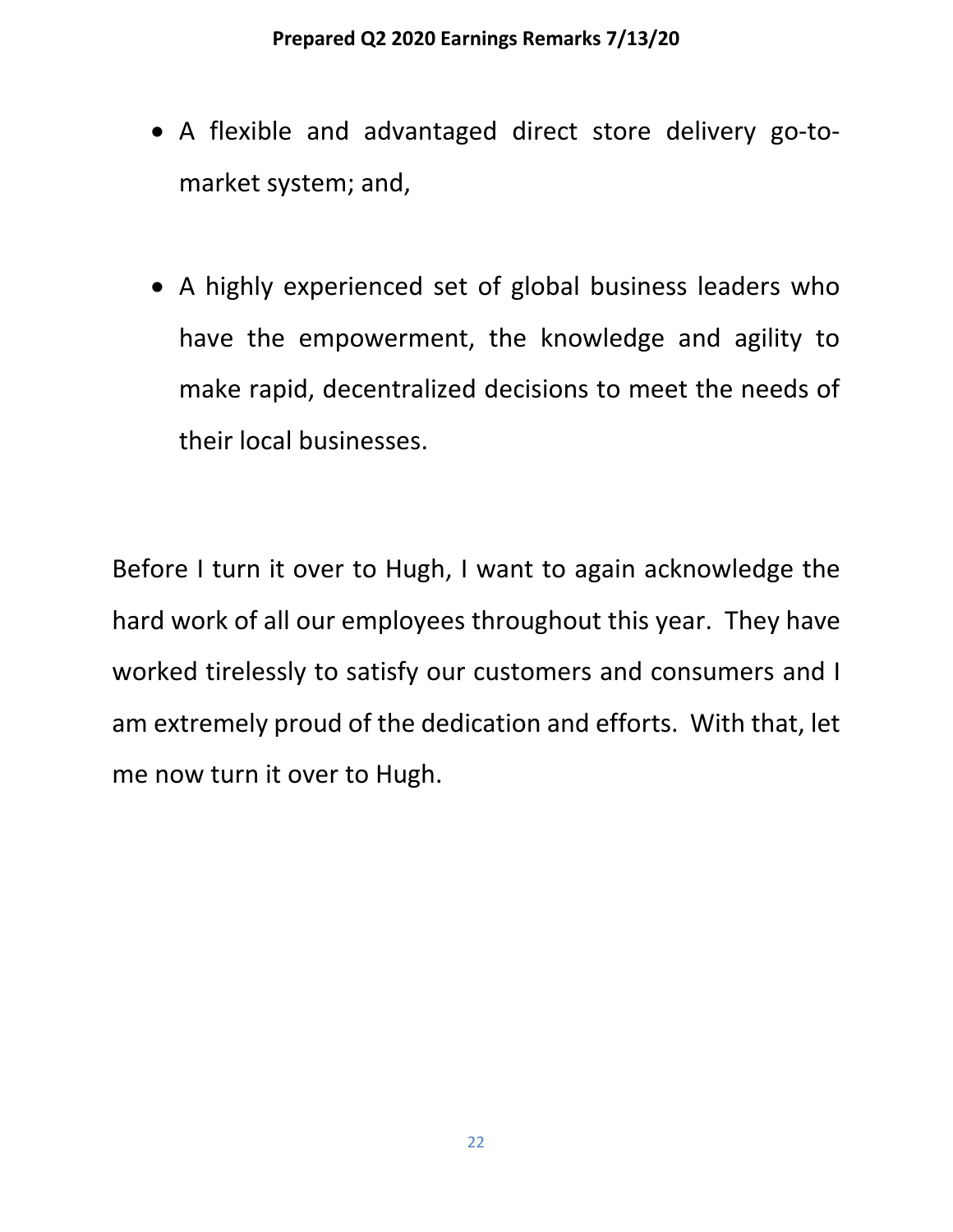## **Hugh Johnston**

Thank you, Ramon. And good morning, everyone.

As Ramon mentioned earlier, our second quarter results were impacted by disruptions due to retail closures and other restrictions put in place as a result of COVID‐19.

In addition, our business experienced higher labor, personal protective equipment, logistics and service costs associated with COVID-19. These costs coupled with an adverse channel mix shift in key markets impacted our operating margin in the second quarter.

We expect some of these costs to persist and remain committed to making the necessary, long‐term investments to support our employees and customers, while also investing in capabilities that drive competitive advantages for our business.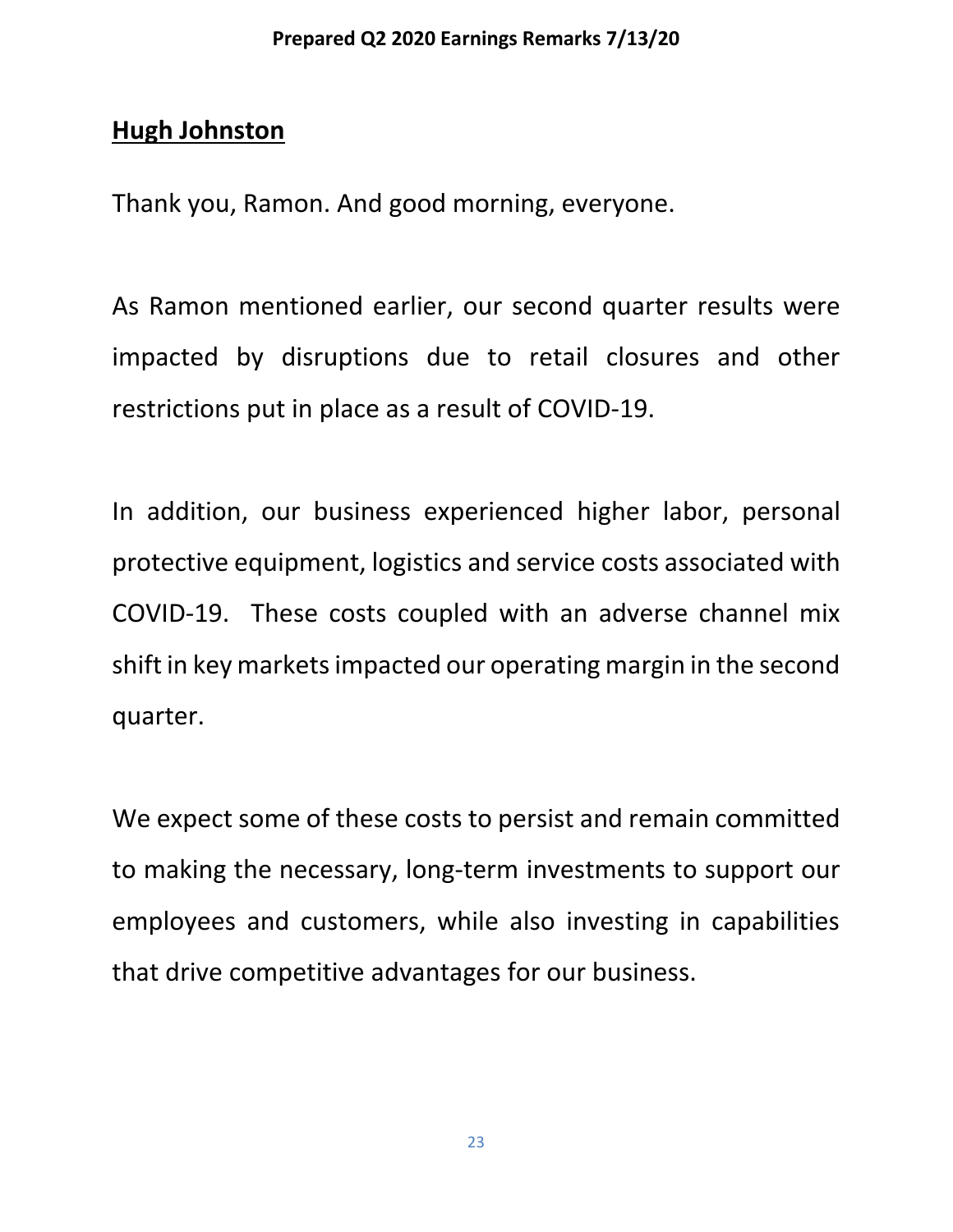To mitigate some of these challenges, we have accelerated our efforts to control what we can. This includes tightly managing our discretionary expenses, reducing non‐essential advertising and marketing spend to reflect the realities of the current environment and optimizing our pricing wherever possible.

We have also reduced the complexity of our product offerings by prioritizing high‐velocity SKUs to maximize production capacity.

However, it remains difficult to predict exactly how consumer habits and macroeconomic conditions will evolve for the balance of this year. Based on what we can currently project for the full‐ year 2020, we continue to expect:

- Our annual core effective tax rate to be approximately 21 percent;
- Total cash returns to shareholders of approximately \$7.5 billion, comprised of dividends of \$5.5 billion and share repurchases of \$2 billion; and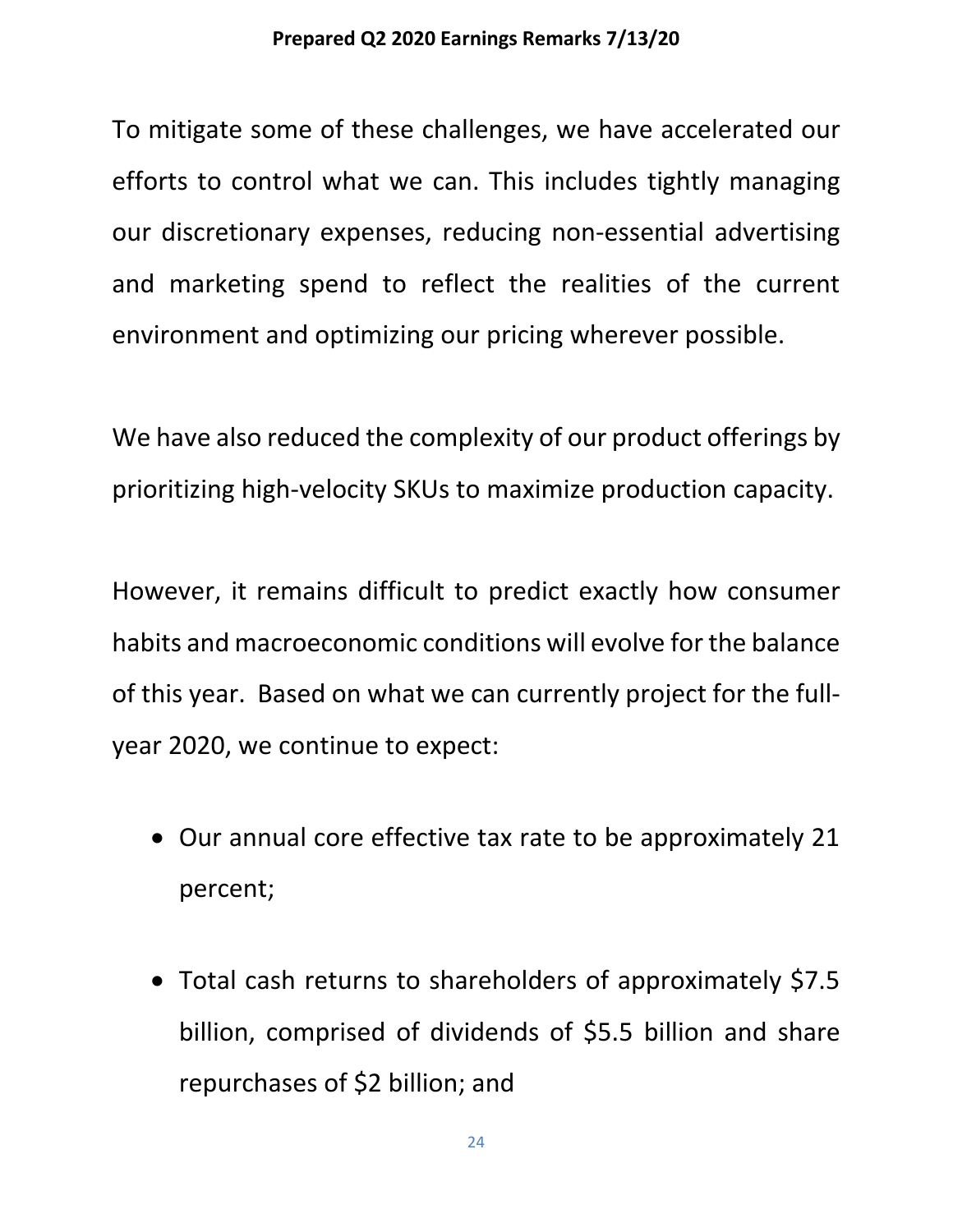• We now expect foreign exchange translation to negatively impact our reported revenue and core EPS by (3) percentage points based on current market consensus rates;

Our expected cash returns reflect a 7 percent increase in the annualized dividend per share that began in June. This represented the Company's 48th consecutive annual dividend per share increase.

With respect to our liquidity and balance sheet, we believe that we have ample flexibility to meet the investment needs of our business and return cash to shareholders.

Now, as we look ahead to our third quarter:

• We expect our organic revenue to increase within a lowsingle digit range, which incorporates the geographic perspectives and channel dynamics that Ramon